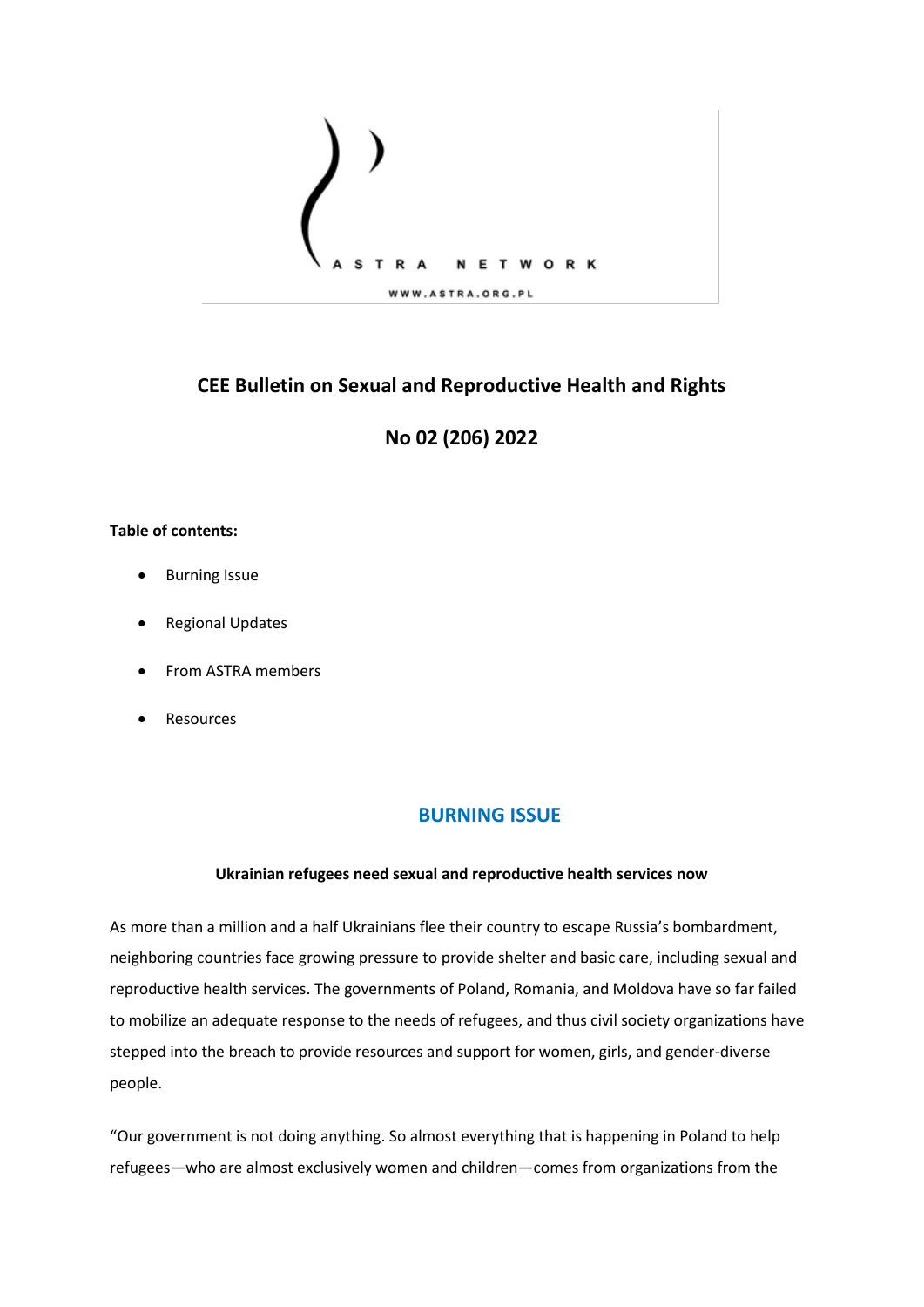feminist movement, child protection and humanitarian groups," said Krystyna Kacpura, Executive Director of the Federation for Women and Family Planning, a Fòs Feminista partner in Warsaw.

The Federation is one of the few groups committed to sexual and reproductive health and rights in Poland. They have sought to eliminate restrictions on women's access to safe abortion services. But since mid-February, their priority has been caring for refugees fleeing the Russian invasion in Ukraine.

"We have been coordinating a network of health professionals who can provide free consultations to women in need of SRHR services, including psychologists, gynecologists, and counsellors," said Krystyna.

The Central and Eastern European Network for Sexual and Reproductive Health and Rights, ASTRA, has been working for more than 20 years with organizations in 21 countries in the region, including two in Ukraine where they provide health services, promote sexuality education, and implement harm reduction projects to prevent HIV.

"Our partners in Ukraine have left the country because the situation is just getting worse every day. We are very concerned about the raising levels of sexual violence, human trafficking and unwanted pregnancies that usually occur in situations like this one," said Antonina Lewandowska, coordinator of the ASTRA Network. "There is so much to do and only very few of us taking care of everything. Our staff is even hosting refugee families in their own apartments".

Responding to gender-based violence is key during humanitarian crisis because women and girls become even more vulnerable to rape, sexual exploitation and other forms of abuse. ASTRA has been advocating with governments to raise the alarms and implement strategies that will prevent genderbased violence.

"We developed materials that are being distributed to refugees regarding measures to avoid violence during their transit or in the place where they will settle temporarily. All the leaflets are in Ukrainian, Russian and Polish. As a result, we are getting many calls to ask for counselling and service referrals. We are even getting calls from women who urgently need emergency contraception pills, which is not easily available in Poland," said Antonina.

#### **[DONATE TO SUPPORT UKRAINIAN REFUGEES AND OUR WORK](https://donate.fosfeminista.org/secure/ukraine)**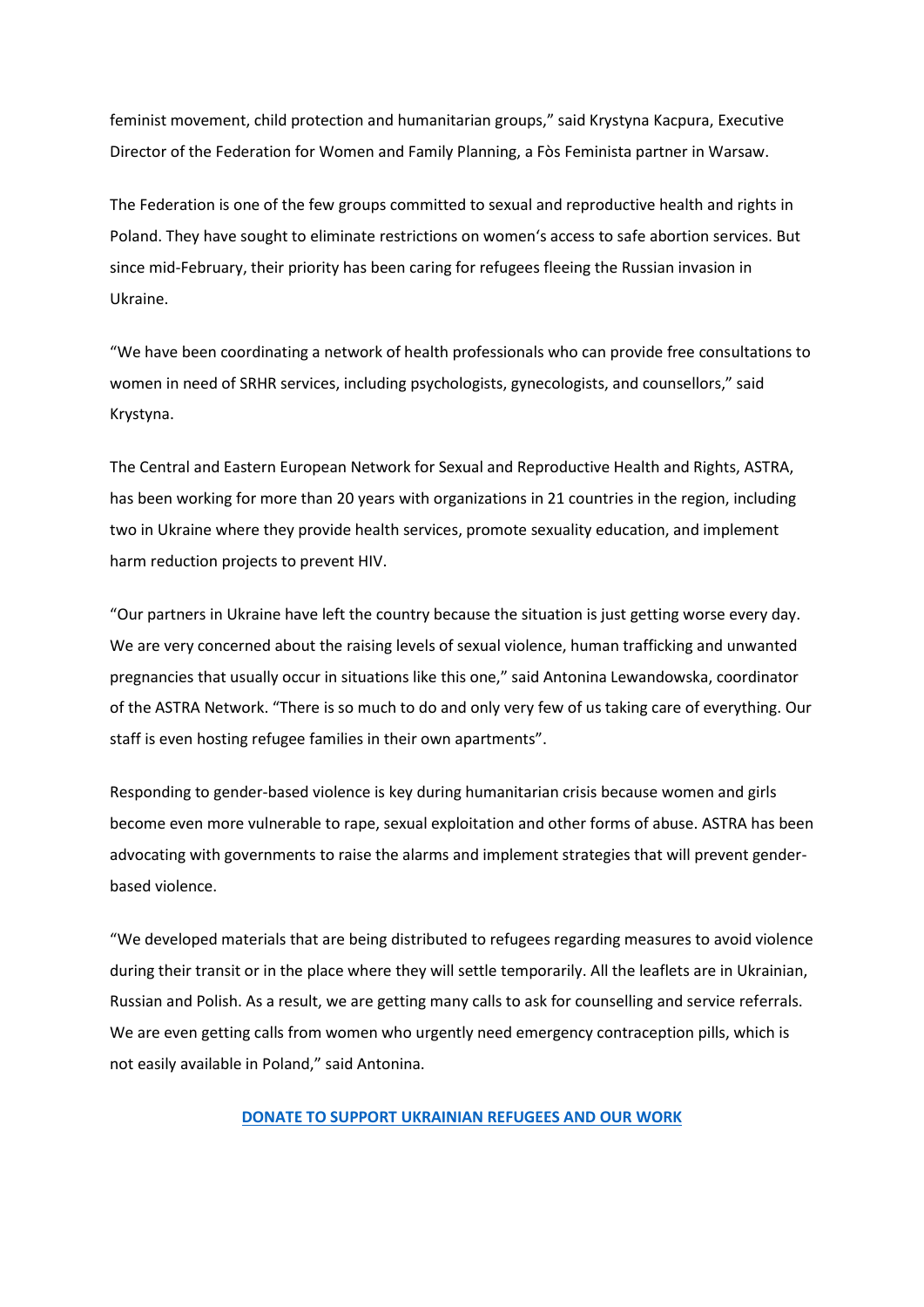## **REGIONAL UPDATES**

# **War in Ukraine: European Parliament calls to ensure access to emergency contraception for women throughout conflict and displacement**

On May 5th, the European Parliament [adopted a resolution](https://www.europarl.europa.eu/news/en/press-room/20220429IPR28229/war-in-ukraine-protecting-women-refugees-from-violence-and-sexual-exploitation) that strongly condemns the use of sexual and gender-based violence as a weapon of war. Members of the European Parliament (MEPs) call on the EU and host and transit countries to guarantee access to sexual and reproductive health and rights services, particularly emergency contraception, post-exposure prophylaxis and abortion care, including for survivors of rape.

The resolution notes the challenges of accessing EC in countries with restrictive policies such as Hungary and Poland.

*"T. (…) women require access to the full range of sexual and reproductive health services including contraception, emergency contraception, legal and safe abortion care, antenatal care and skilled assistance during childbirth; (…) access to emergency contraception is severely hampered by barriers* 

*in Poland and Hungary, due to prescription requirements; (…) in the case of Poland, Romania and Slovakia there are economic barriers in accessing such fundamental sexual and reproductive health and rights services as they are not covered by public health insurance or subsidy schemes, resulting in significant cost barriers as refugees have to pay the full cost out of pocket or seek help from local civil society organisations to cover the costs for them; (…)."*

According to the United Nations High Commissioner for Refugees (UNHCR), since the beginning of the invasion of Ukraine by Russia in February 2022, approximately 5 million refugees have fled from Ukraine to the EU; an estimated 90 % of the refugees are women and children. A further 7,1 million people have been displaced internally within Ukraine.

Read the full resolution [here](https://www.ec-ec.org/wp-content/uploads/2022/05/B-9-2022-0219_EN-1.pdf) or download it from [here.](https://www.europarl.europa.eu/doceo/document/TA-9-2022-0206_EN.html)

Source: [European Consortium for Emergency Contraception](https://www.ec-ec.org/war-in-ukraine-european-parliament-calls-to-ensure-access-to-emergency-contraception-for-women-throughout-conflict-and-displacement/)

### **Activist on trial in Poland for providing abortion pills in 'European first'**

A Polish activist has been charged with helping a woman get an abortion in the first trial of its kind in Europe.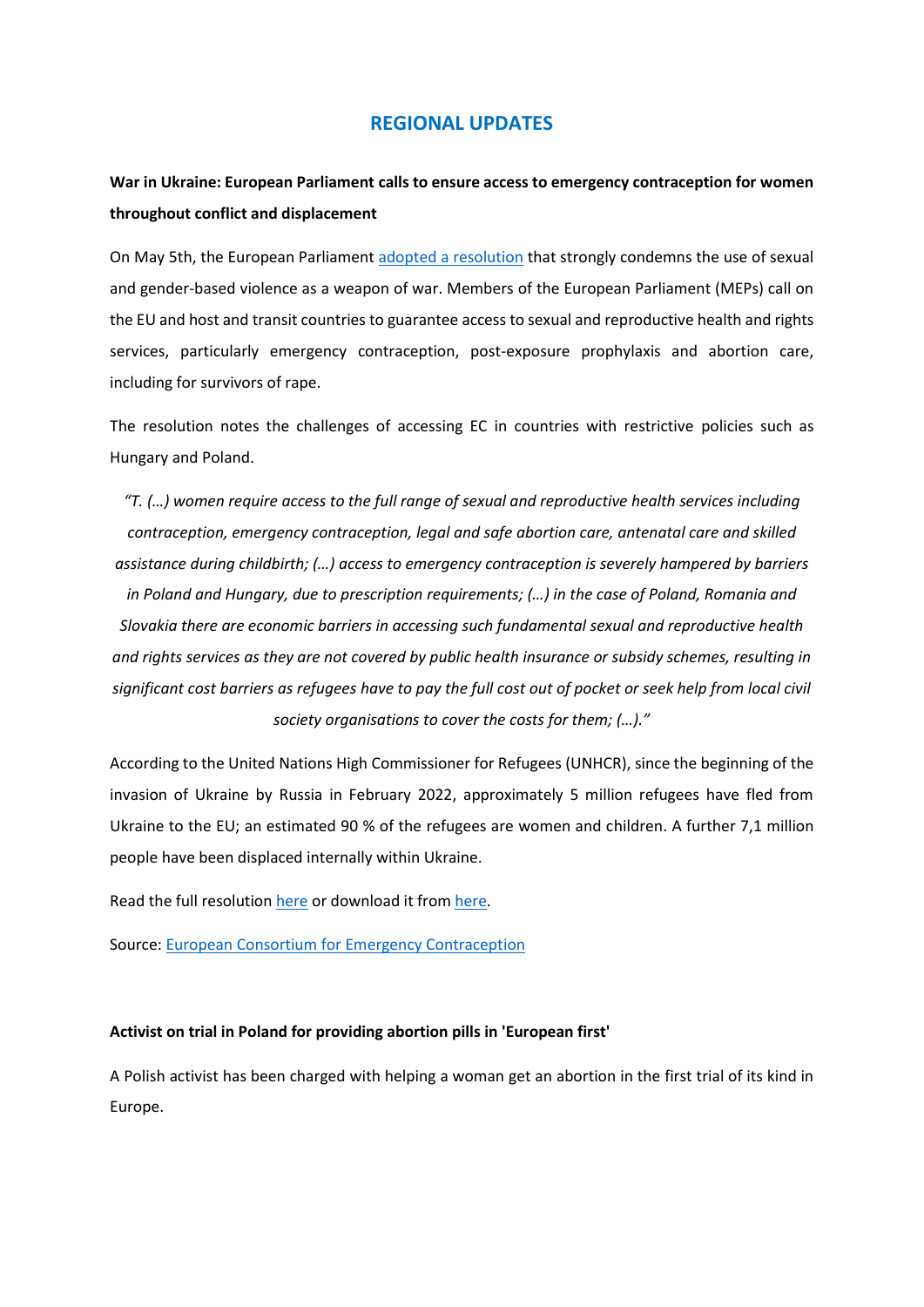Justyna Wydrzyńska is accused of providing abortion pills to a pregnant woman, who said she was a victim of domestic violence in 2020. Wydrzyńska -- from the Polish group Aborcyjny Dream Team (ADT) -- faces up to three years in prison if found guilty.

Amnesty International say it is the first case in Europe where a pro-abortion activist has been prosecuted for providing abortion pills. The international NGO has called for the charges against Wydrzyńska to be dropped and for abortion access to be "fully decriminalised" in Poland. (…)

Wydrzyńska formally faces charges for "providing abortion assistance" under a 1997 law and "placing drugs on the market without authorisation". In 2020, she was allegedly contacted by a woman -- in her 12th week of pregnancy -- who wanted an abortion. According to ADT, the pregnant woman had previously been prevented from visiting an abortion clinic in neighbouring Germany by her husband. Prosecutors say that her husband later called the police while she was at home, waiting for the abortion pills to arrive. (…)

The trial has been adjourned until 14 July.

Source: [Euronews](https://www.euronews.com/2022/04/08/activist-on-trial-in-poland-for-providing-abortion-pills-in-european-first)

#### **Thousands rally in Croatia after woman denied abortion**

Thousands rallied across Croatia Thursday (May 12) in solidarity with a woman who was denied an abortion despite her fetus having serious health problems, and whose weeks-long ordeal has sparked public outrage.

Protests demanding a better public health system and respect of women's right to choice were held in several cities and towns throughout the predominantly conservative and strongly Catholic nation.

Shouting "Enough!," participants carried banners reading "Master of my own body" or "Woman's toughest decision is not yours," as they vowed to "stay angry." (…)

Mirela Cavajda was 20 weeks pregnant when doctors informed her that her fetus had a brain tumor and no chance of a normal life. She said doctors refused to terminate the pregnancy and advised Cavajda to seek the procedure in neighboring Slovenia instead.

The case has rekindled a years-long debate about abortion in Croatia, a member of the European Union. Under public pressure, a medical commission later approved a termination, which the health authorities said would mean an induced childbirth at this stage.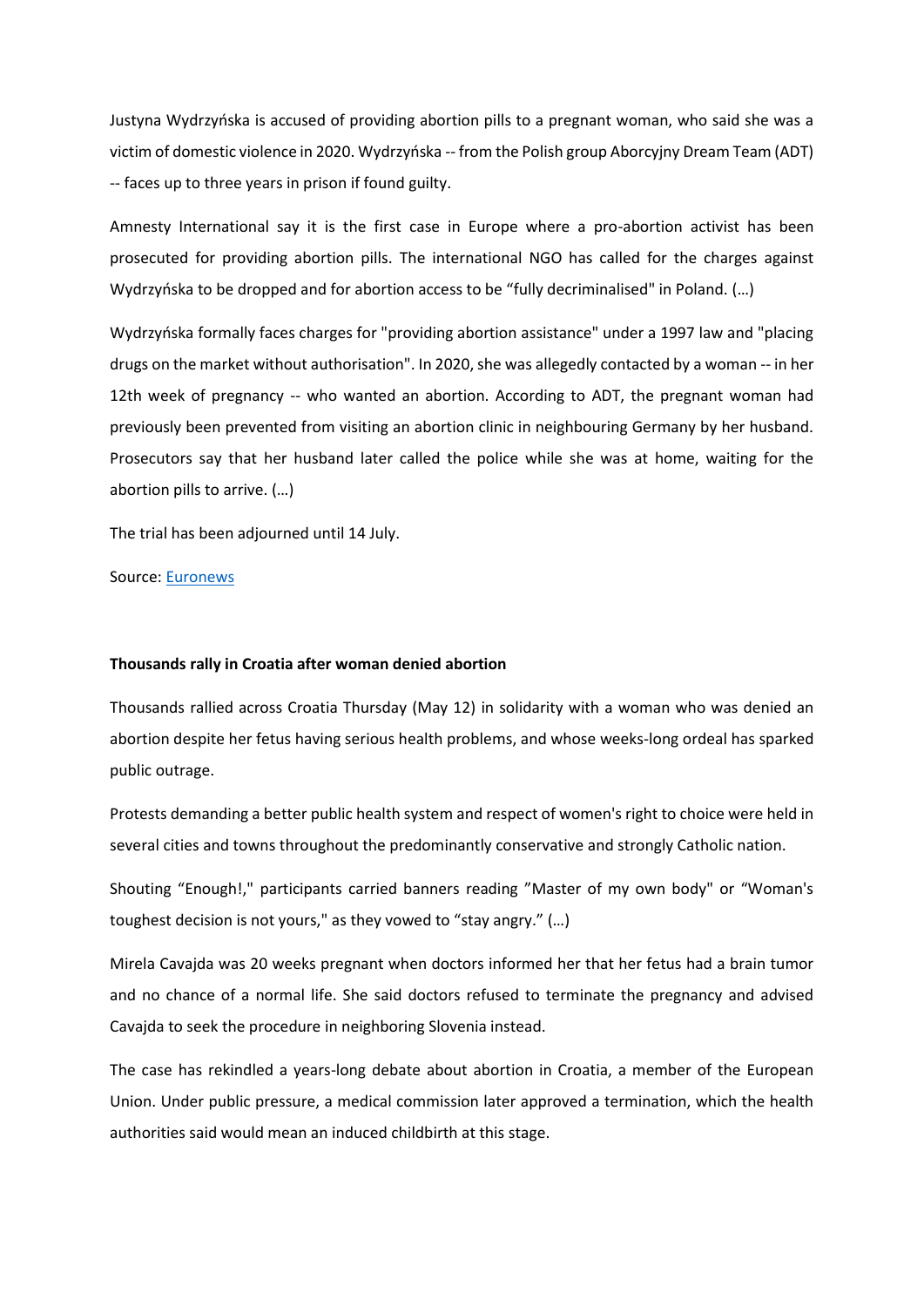Abortions are legal and allowed after the 10th week of pregnancy if there are serious health threats to the woman or fetus but doctors often refuse to perform them. Scores of Croatian women have traveled abroad for an abortion over the years. (…)

The existing law that permits abortions dates back to 1978, when the country was part of the Communist-run former Yugoslavia. Croatia became an independent country in 1991, and since then increasingly influential conservative and religious groups have tried to get abortion banned.

Source: [ABC News](https://abcnews.go.com/Health/wireStory/thousands-rally-croatia-woman-denied-abortion-84679046)

#### **Beauty Ban: Turkmenistan Puts Severe Restrictions On Women's Appearance, Ability To Travel**

In Turkmenistan, women are no longer allowed to wear "tight-fitting" clothes, dye their hair, or use beauty accessories such as false nails or eyelashes.

In a new, Taliban-style ban, traffic police in Turkmenistan also now prohibit male drivers of private vehicles from picking up women unless they are related. Females are also banned from sitting in the front seat next to the driver.

Still further bans have been made on women having cosmetic surgery, such as breast enhancement, lip fillers, or even eyebrow microblading, which is popular with many young women in Turkmenistan.

Dozens of women have reportedly lost their jobs in recent weeks for allegedly having had breast implants or lip fillers.

The informal restrictions in the tightly controlled Central Asian country came into force this month - shortly after new President Serdar Berdymukhammedov took office in a sham March 12 election in which he replaced his father.

In unprecedented raids in public places and offices, police have rounded up women wearing false eyelashes and/or nails and taken them to police stations, multiple eyewitnesses in the capital, Ashgabat, and other Turkmen cities. (…)

There was no official announcement or explanation for the latest restrictions, which are being enforced by local authorities and law-enforcement agencies across the country.

Office workers say officials and company managers have held special gatherings to discuss the new rules on women's clothes, beauty routines, and appearances, but declined to explain the reason or present a copy of the document ordering the ban. (…)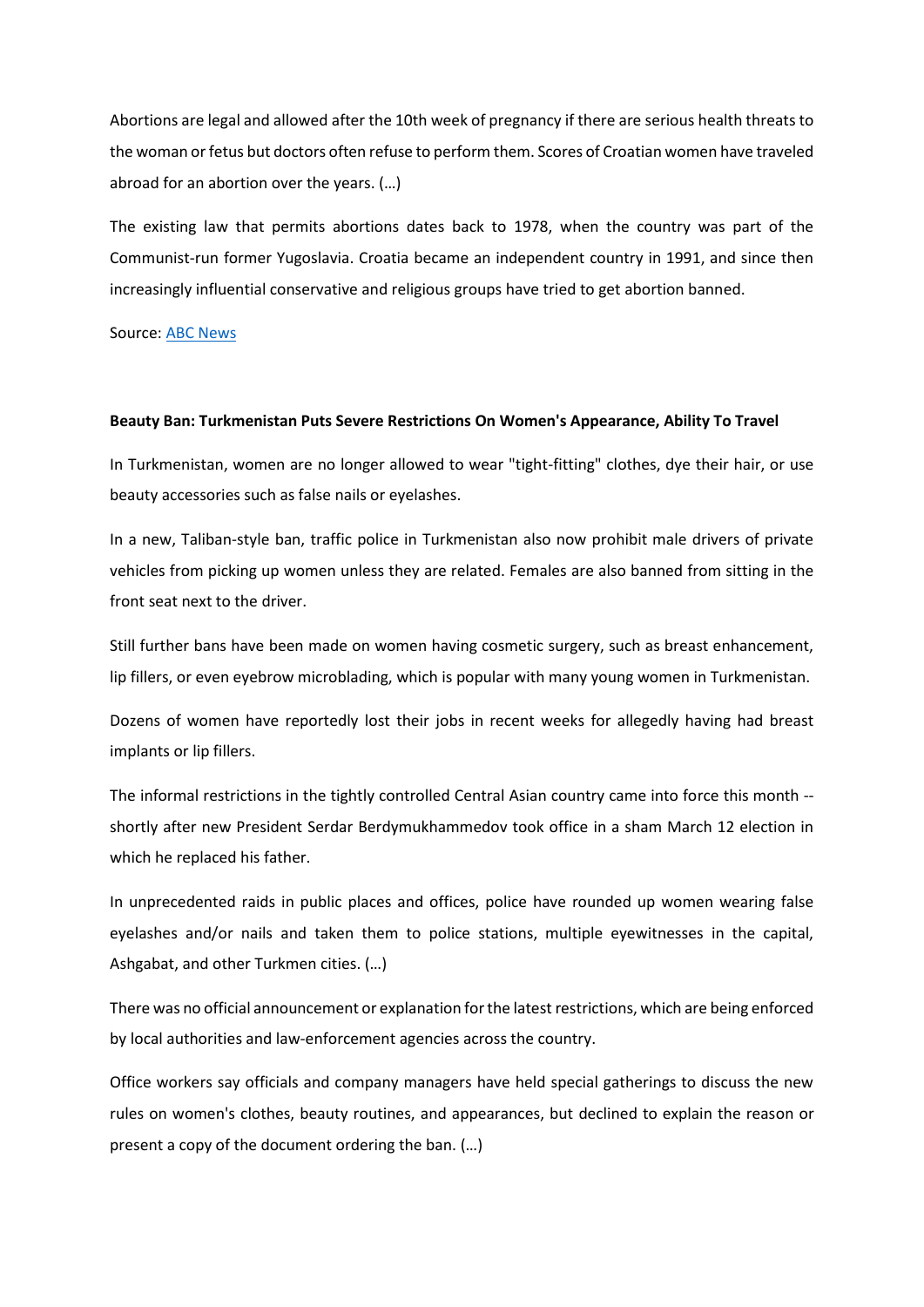Source: Farangis Najibullah for [Radio Liberty/Radio Free Europe](https://www.rferl.org/a/turkmenistan-restrictions-women-appearance-travel/31834476.html)

### **Anti-abortion and pro-choice groups clash in Prague**

The National March For Life, an annual event held by opponents of abortion, marched across Prague on  $30<sup>th</sup>$  April after a two-year pause caused by the coronavirus pandemic, while another group of demonstrators promoted women's right to abortion.

The two demonstrating groups met near Mánes Bridge, where the participants had verbal exchanges. Those defending the right to abortion briefly blocked the opponents' way, but without the police having to intervene.

In 2020, the last year for which the relevant data are available, women in Czechia underwent about 16,900 abortions. Their number has been steadily declining; in 2010, for instance, it was almost 24,000. (…)

When Roman Catholic Cardinal Dominik Duka was celebrating mass, several activists unfolded banners in front of the altar. One of them held a 'Her Body Her Choice' poster and another one brought attention to the case of two Polish young women **Izabela and Agnieszka**, who died after doctors refused to perform an abortion.

After being escorted by the organizers from the cathedral, the activists continued their protest outside.

Johanna Nejedlová, one of the co-founders of the non-profit organization [Konsent](https://konsent.cz/) and a member of the Executive Committee of the [Czech Women's Lobby,](https://czlobby.cz/en) spoke at the My Body My Choice event in front of the Rudolfinum.

She discussed the issue of foreign interference in the financing of anti-abortion organizations in the EU that undermine sexual and reproductive health and the rights of women. More than €700 million went to conservative groups in the EU, such as anti-abortion groups, between 2009 and 2018 – about €80 million from the US and €180 million from Russia, she said.  $(...)$ 

Source: [Czech News Agency/expats.cz](https://www.expats.cz/czech-news/article/anti-abortion-protesters-march-in-prague-pro-choice-activists-counter)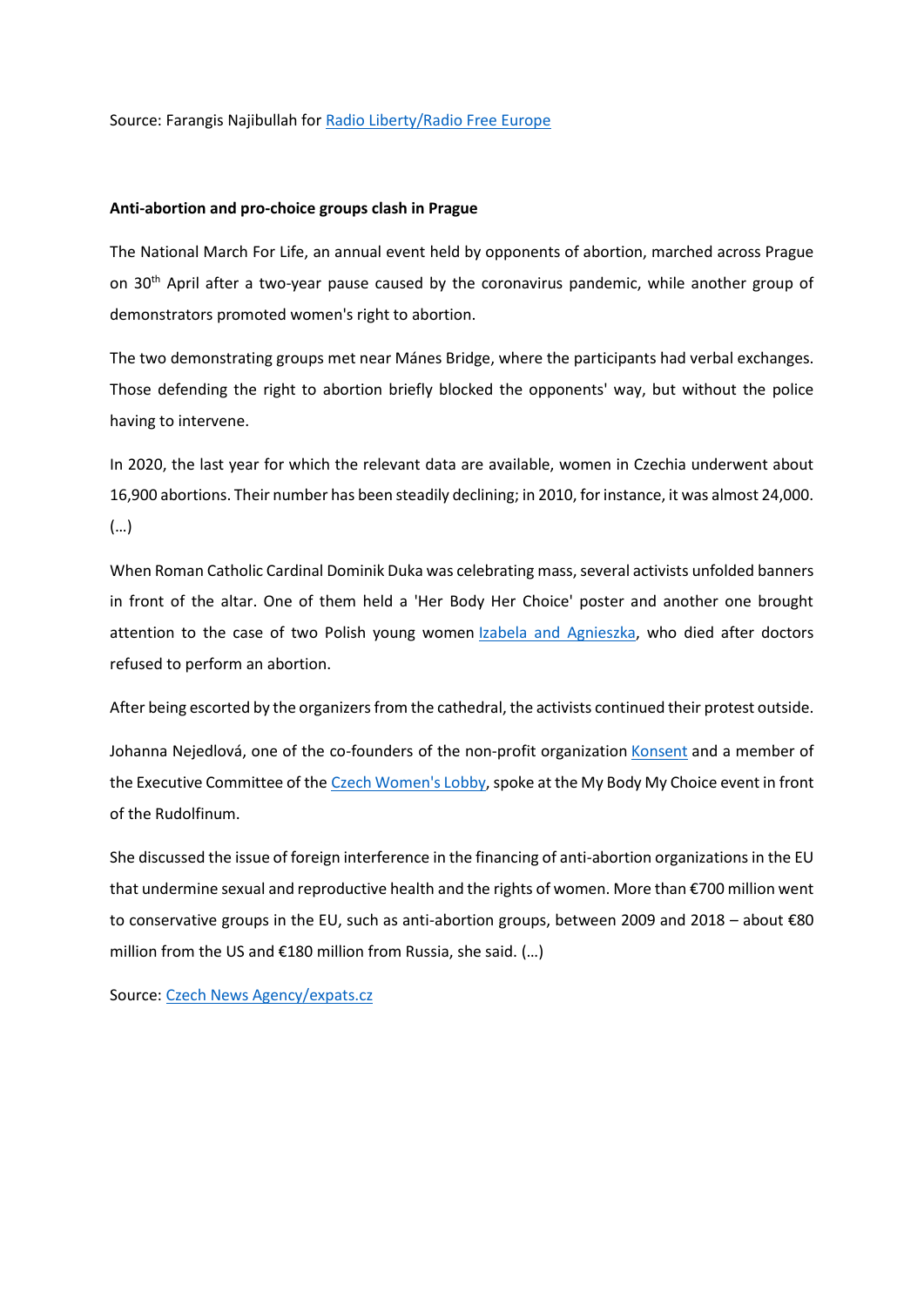### **FROM ASTRA MEMBERS**

#### **Sexual and reproductive health services for Ukrainian refugees in Poland**

Poland remains the country with the highest number of refugees arriving from Ukraine, with over 2,5 million people have crossed the Polish-Ukrainian border. [According to Warsaw's mayor,](https://samorzad.pap.pl/kategoria/aktualnosci/trzaskowski-przez-warszawe-przejechalo-320-tysiecy-osob-z-ukrainy) Rafał Trzaskowski, the city is one of the main communication hubs for Ukrainians, with over 320 000 people reaching Warsaw since the start of the war. Trzaskowski also claims that the capital now serves as a new home to over 200 000 thousand Ukrainians – over 10% of the city's general population. An increase of that scale in such a short time poses obvious challenges in providing the refugees with basic necessities, especially clothing and housing. The situation is difficult in the whole country, but the main cities struggling are now Warsaw, Kraków, and Wrocław.

However, a huge problem the refugees are also facing is access to medical care, especially SRHR services. Foundation for Women and Family Planning FEDERA focuses on providing support to Ukrainians in need of sexual and reproductive. FEDERA has launched a gynecological hotline for the refugees seeking information about OB-GYN consults, prenatal testing, access to contraceptives, abortion and other SRHR-related issues. The hotline operates three times a week (Monday, Wednesday, Friday) between 5 PM and 9 PM at +48 573 186 625. It is extremely popular, with sometimes over 40 calls a day.

As [described](https://www.theguardian.com/global-development/2022/mar/12/children-going-missing-amid-chaos-at-ukraine-border-report-aid-groups-refugees) by media outlets, Poland is also struggling with human traffickers targeting especially children and young women crossing the Polish border.

FEDERA plans to expand the scope of its services to include the psychological and legal support. Many thanks to the international partners and organisations for the support of our activities and coordination of activities provided by the women's rights organisations.

#### **Brochure on gynaecological care for refugees and asylum-seekers in Poland**

As a woman applying for international protection in Poland you have the right to the protection of reproductive health and associated medical services.

Reproductive health means that you can decide if you want to have children and that you have the freedom to decide how many, as well as when and how often. It is also a comprehensive approach to a woman's health at every stage of her life.

We invite you to read our brochure on how to access reproductive health services in Poland.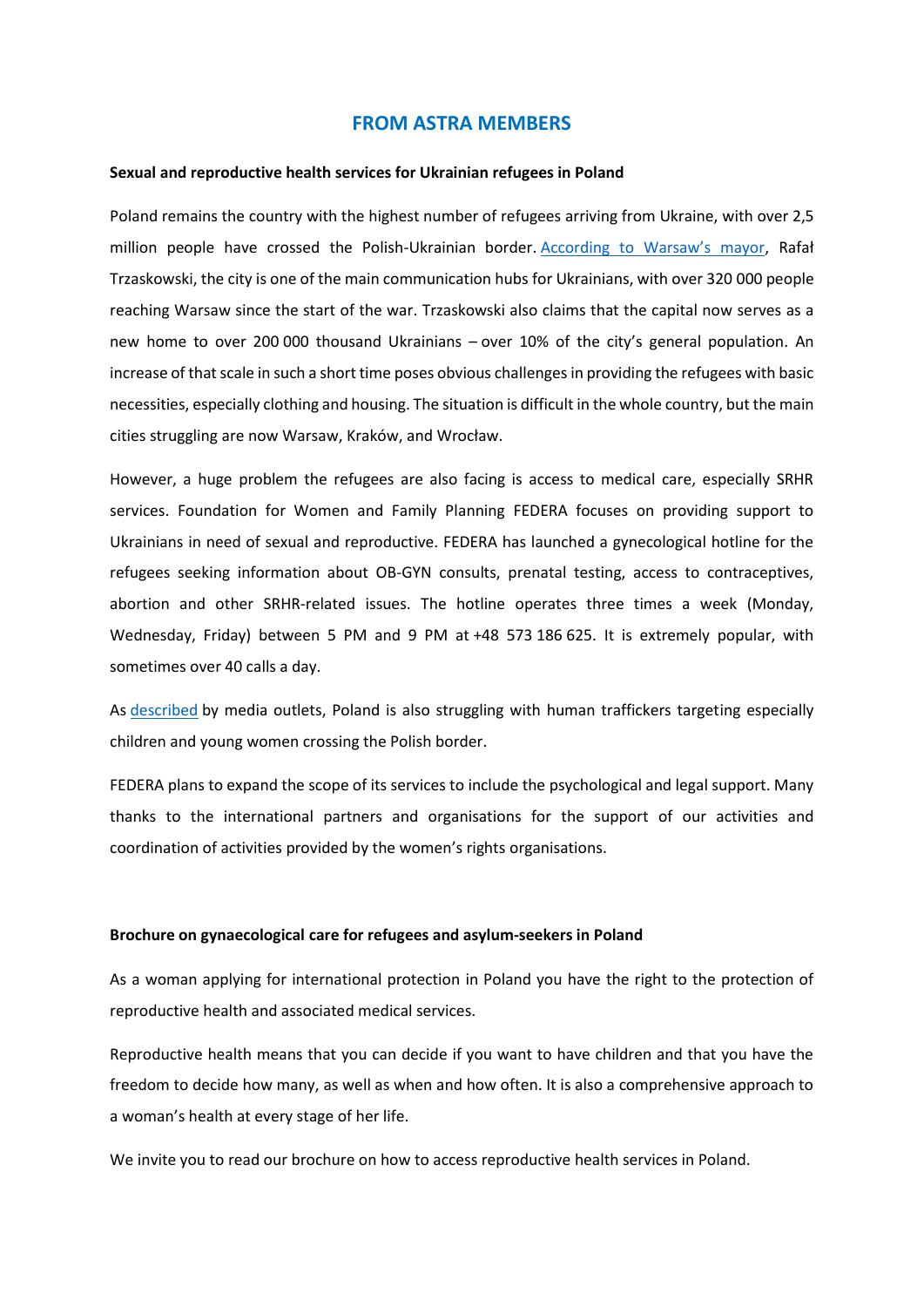The publication was commissioned by the [United Nations High Commissioner for Refugees](https://www.unhcr.org/) in multiple languages:

[JĘZYK POLSKI](https://federa.org.pl/wp-content/uploads/2020/09/uchodzczynie-polska_PL.pdf) - [ENGLISH LANGUAGE](https://federa.org.pl/wp-content/uploads/2022/03/ENG-www.pdf) - [УКРАЇНСЬКА](https://federa.org.pl/wp-content/uploads/2022/03/Q-ulotkaA5-ukr-ost.pdf) МОВА - [БЕЛАРУСКАЯ](https://federa.org.pl/wp-content/uploads/2020/09/women-refugees-poland_BE.pdf) МОВА - [РУССКИЙ](https://federa.org.pl/wp-content/uploads/2020/09/women-refugees-poland_RU.pdf) ЯЗЫК - [ТОЧИКИ](https://federa.org.pl/wp-content/uploads/2020/09/women-refugees-poland_TG.pdf) ЗАБОНИ - [العربية](https://federa.org.pl/wp-content/uploads/2020/09/women-refugees-poland_AR.pdf) [اللغة](https://federa.org.pl/wp-content/uploads/2020/09/women-refugees-poland_AR.pdf)

### Where to look for help?

If you experience violence but are afraid to report it, you can talk about it with your doctor and ask him or her to report this to the police and to submit the "Blue Card" application. The "Blue Card" is a procedure by means of which the police specially protects families and checks whether the acts of violence happen again, offers therapy for the abuser and isolates them from other family members, if necessary.

In case of any doubts, questions or problems regarding reproductive health, you may contact us – the Foundation for Women and Family Planning – tel. 00 48 22 635 93 95, [kontakt@federa.org.pl.](mailto:kontakt@federa.org.pl)

You can also obtain information at [Petra Medica Sp. z](https://www.petramedica.pl/) o.o. in Warsaw, which coordinates medical assistance for persons in the procedure of international protection, at 00 48 22 740 20 20.

Source for two previous entries[: Foundation for Women and Family Planning](https://en.federa.org.pl/)

# **Free reproductive health services and consultations provided to Ukrainian refugees in Moldova, informational materials developed and translated**

The Reproductive Health Training Center (RHTC) in Moldova is providing free counseling and reproductive health services to Ukrainian women and girls at its fully accessible office space in the capital city, Chisinau. RHTC is among few organizations in Moldova providing these services in a space that meets international accessibility standards, as many facilities remain inaccessible to women and girls with disabilities. RHTC is also continuing to offer remote medical abortion consultations via telemedicine for beneficiaries unable to visit the office in person.

In addition to offering free services and counseling, RHTC has contributed to the elaboration of a short brochure containing information about the various sexual and reproductive health services available in Moldova, directed toward Ukrainian refugees. Services described in the brochure include contraceptive counseling, medical help during pregnancy, help in cases of sexual violence, abortion counseling, testing and treatment for sexually transmitted diseases, youth-friendly health services, and services for people with disabilities and members of the LGBTQ+ community. The brochure is available in bot[h Russian](https://cidsr.md/wp-content/uploads/2022/04/%D0%A3%D1%81%D0%BB%D1%83%D0%B3%D0%B8-%D0%B2-%D0%BE%D0%B1%D0%BB%D0%B0%D1%81%D1%82%D0%B8-%D1%81%D0%B5%D0%BA%D1%81%D1%83%D0%B0%D0%BB%D1%8C%D0%BD%D0%BE%D0%B3%D0%BE-%D0%B8-%D1%80%D0%B5%D0%BF%D1%80%D0%BE%D0%B4%D1%83%D0%BA%D1%82%D0%B8%D0%B2%D0%BD%D0%BE%D0%B3%D0%BE-%D0%B7%D0%B4%D0%BE%D1%80%D0%BE%D0%B2%D1%8C%D1%8F.pdf) an[d Ukrainian](https://cidsr.md/wp-content/uploads/2022/04/%D0%9F%D0%BE%D1%81%D0%BB%D1%83%D0%B3%D0%B8-%D1%83-%D1%81%D1%84%D0%B5%D1%80%D1%96-%D1%81%D0%B5%D0%BA%D1%81%D1%83%D0%B0%D0%BB%D1%8C%D0%BD%D0%BE%D0%B3%D0%BE-%D1%96-%D1%80%D0%B5%D0%BF%D1%80%D0%BE%D0%B4%D1%83%D0%BA%D1%82%D0%B8%D0%B2%D0%BD%D0%BE%D0%B3%D0%BE-%D0%B7%D0%B4%D0%BE%D1%80%D0%BE%D0%B2%D1%8F.pdf) and is currently in the process of being printed for distribution by UNFPA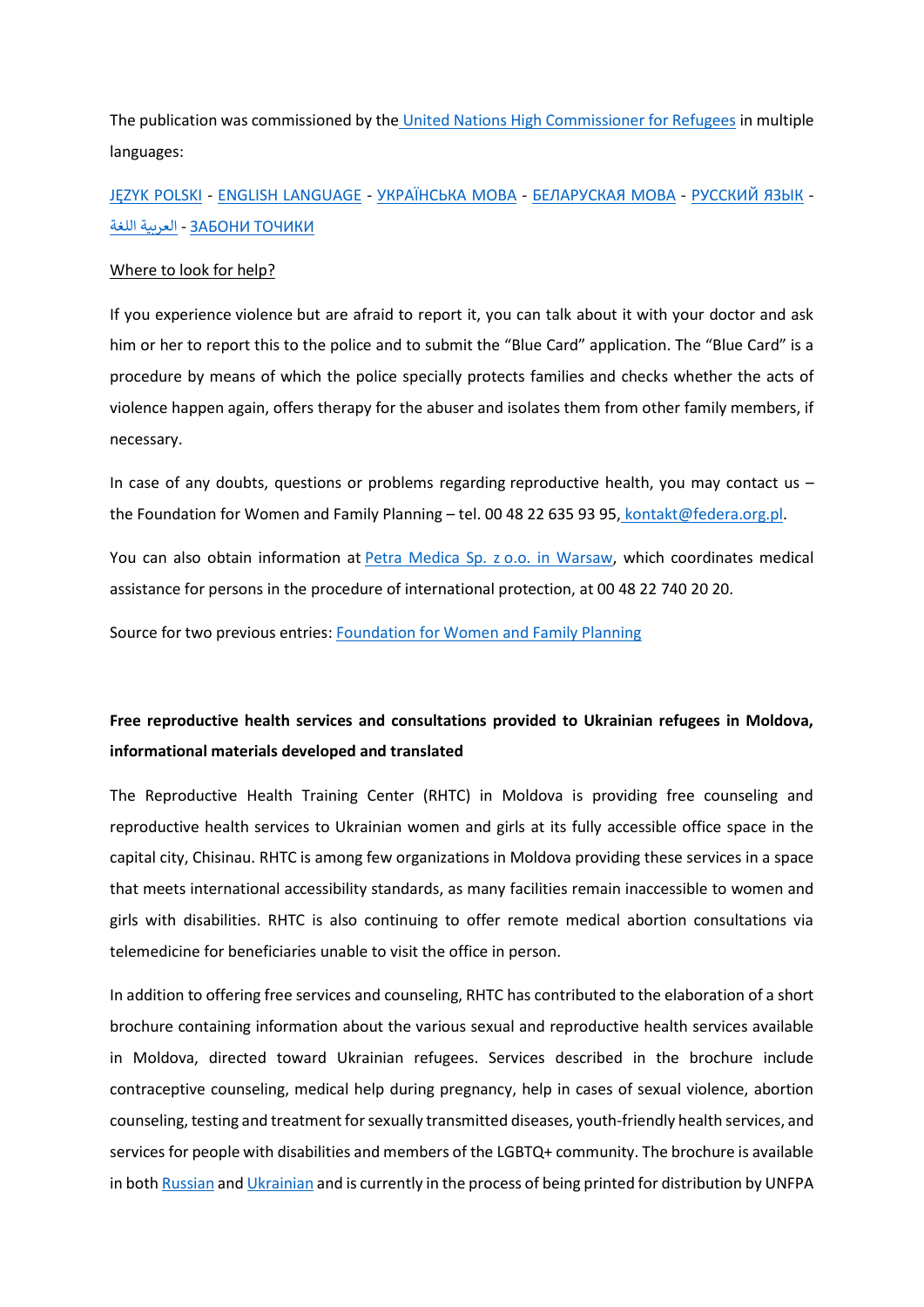Moldova. Among those who contributed to its development are the Ministry of Health of Moldova, UNFPA Moldova, "Nicolae Testemitanu" State University of Medicine and Pharmacy, the Youth Media Center, and Moldovan civil society organizations.

#### **RHTC Launches 25 Educational Videos on Sexuality and Sexual Rights**

The Reproductive Health Training Center (RHTC) launched a set of 25 adapted educational videos on sexuality and sexual rights, which will be used for informing and educating young people. The videos are uploaded on [RHTC's YouTube channel](https://www.youtube.com/playlist?list=PLejwvuY0eTV2xSIxk5pPfskU9oXoN5BDh) and can be viewed by everyone. The videos were launched during an online event via ZOOM, attended by RHTC partners, including representatives from the Republic of Moldova and Romania.

The 25 videos were created by [AMAZE,](https://amaze.org/romanian/) an initiative based in the United States with which RHTC is collaborating. The current set of adapted videos cover a number of topics such as puberty, healthy relationships, sexual orientation, personal safety, pregnancy and reproduction, gender identity, sexually transmitted diseases, and HIV. The videos are recorded in Romanian, with Romanian and Russian subtitles available. As many as 40 additional videos are to be adapted and released over the upcoming year.

Rodica Comendant, RHTC Director, believes that "with the help of these videos, educators can become more comfortable carrying out lessons on sexuality-related topics and discuss important issues and topics in a way accessible to young people." The first beneficiaries of the videos were groups of women and girls with disabilities, who have recently taken part in trainings of trainers on sexual and reproductive health and rights as part of another RHTC-coordinated project.

In a video message, Cynthia Chinchilla, AMAZE Global Partnerships Program Coordinator, said that via this cooperation, AMAZE is pleased to contribute to the RHTC's efforts to improve access to comprehensive information on sexual and reproductive rights and gender equality for adolescents in Moldova and Romania. "We appreciate the vision of the RHTC which affirms that every person, regardless of their origin, sex, gender, age, ethnicity, or other factors, should be able to exercise their sexual and reproductive rights freely and openly and have access to sexual and reproductive health services and information," remarked Ms. Chinchilla.

Daniela Draghici, an expert in sexual and reproductive health from Romania, congratulated the RHTC and the Republic of Moldova on "being ahead of Romania again." "Yesterday, the new Contraception Atlas was launched, and the Republic of Moldova has 69.5% compared to Romania with only 54.5%,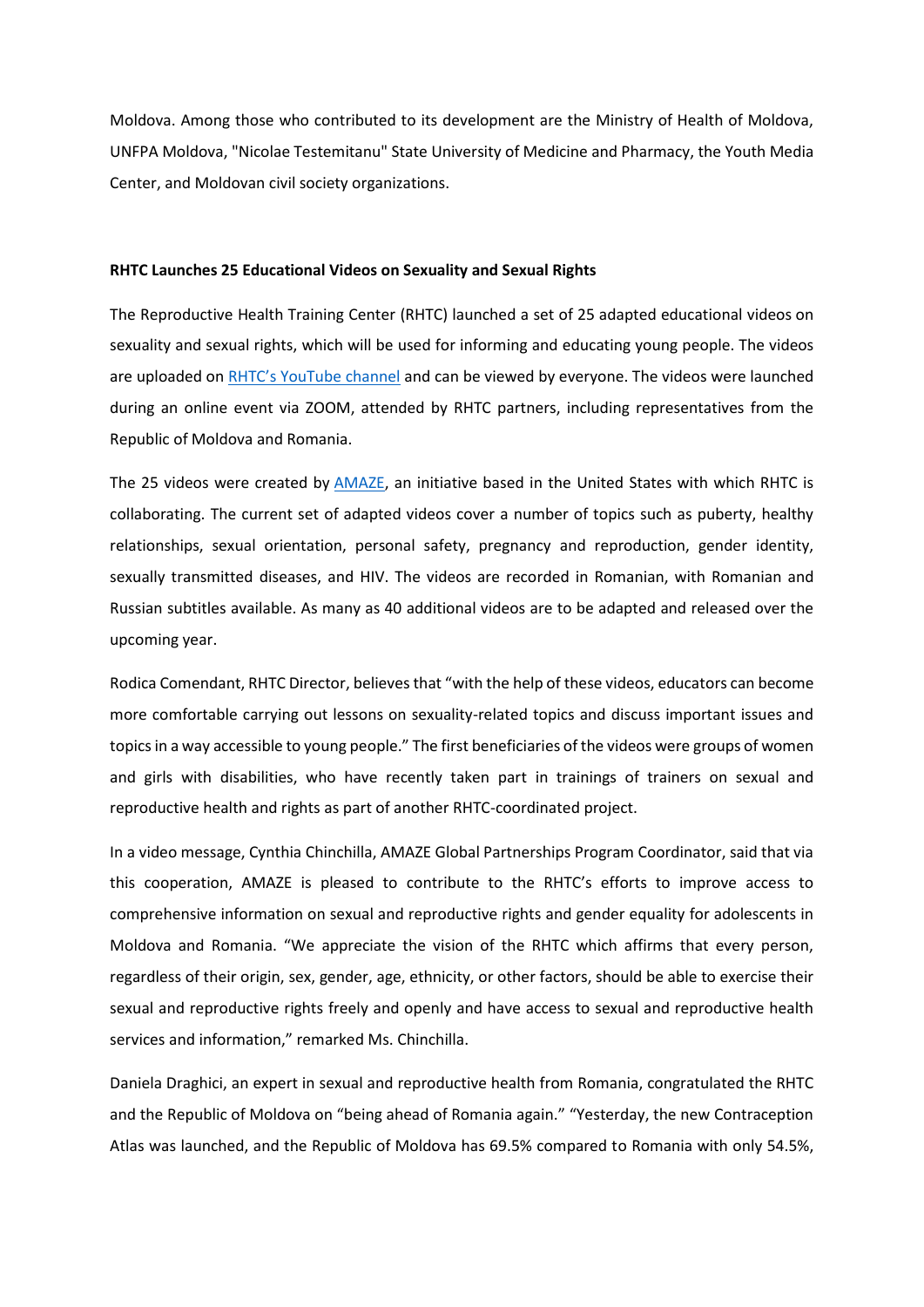listed in the category of countries where the use of contraception is far from perfect. Why? Because we do not have such videos." Ms. Draghici congratulated the RHTC on its achievements.

Galina Lesco, Head of the Youth Friendly Health Center network, praised the adaptation of the videos in Romanian. She assured that the videos would be shared with youth friendly health centers and posted on their website. In her opinion, the initiative is very good, and she appreciated the fact that Russian subtitles were also created to improve access.

Veaceslav Mulear, LGBT Health Program Coordinator at the Information Center "GENDERDOC-M", expressed gratitude "for the enormous work and comprehensive thematic approach of the videos, which also took LGBT community-specific issues into account." He considers that they can be used by teachers, organizations, and civil society, and watched by young people "because they are easy for them to understand."

The videos were launched as part of the project "Improving access to inclusive and rights-based sexuality information: an arts-based approach" implemented in partnership with Karolinska Institutet and funded by the Swedish Institute within the Creative Force program.

# **Trainings of trainers on sexual and reproductive health and rights organized for women and girls with disabilities in Moldova**

In March 2022, a total of 31 women and girls with disabilities from across Moldova increased their capacity to become sexual and reproductive health and rights (SRHR) trainers. This was achieved through two separate three-day trainings organized by the Reproductive Health Training Center in collaboration with The Association "MOTIVAȚIE" of Moldova and Y-PEER Moldova. The trainings were organized with the support of the Embassy of Finland in Bucharest within the framework of the project "Inclusive and Accessible for All: A Multi-Component Approach to Advancing the Sexual and Reproductive Health and Rights of Women and Girls with Disabilities."

The "Inclusive and Accessible for All" project was initiated in September 2021 and alongside trainings of trainers with women and girls with disabilities entails a combination of other activities geared toward promoting fully inclusive sexual and reproductive health (SRH) services, information, policies, and infrastructure for women and girls with disabilities. Other activities that RHTC is working on and implementing together with local partners include creating a series of informational videos narrated by women and girls with disabilities in which they discuss and describe key SRHR topics, revising National Standards for the Evaluation and Accreditation of Outpatient Healthcare Facilities to include international accessibility standards, and conducting online trainings with social workers and primary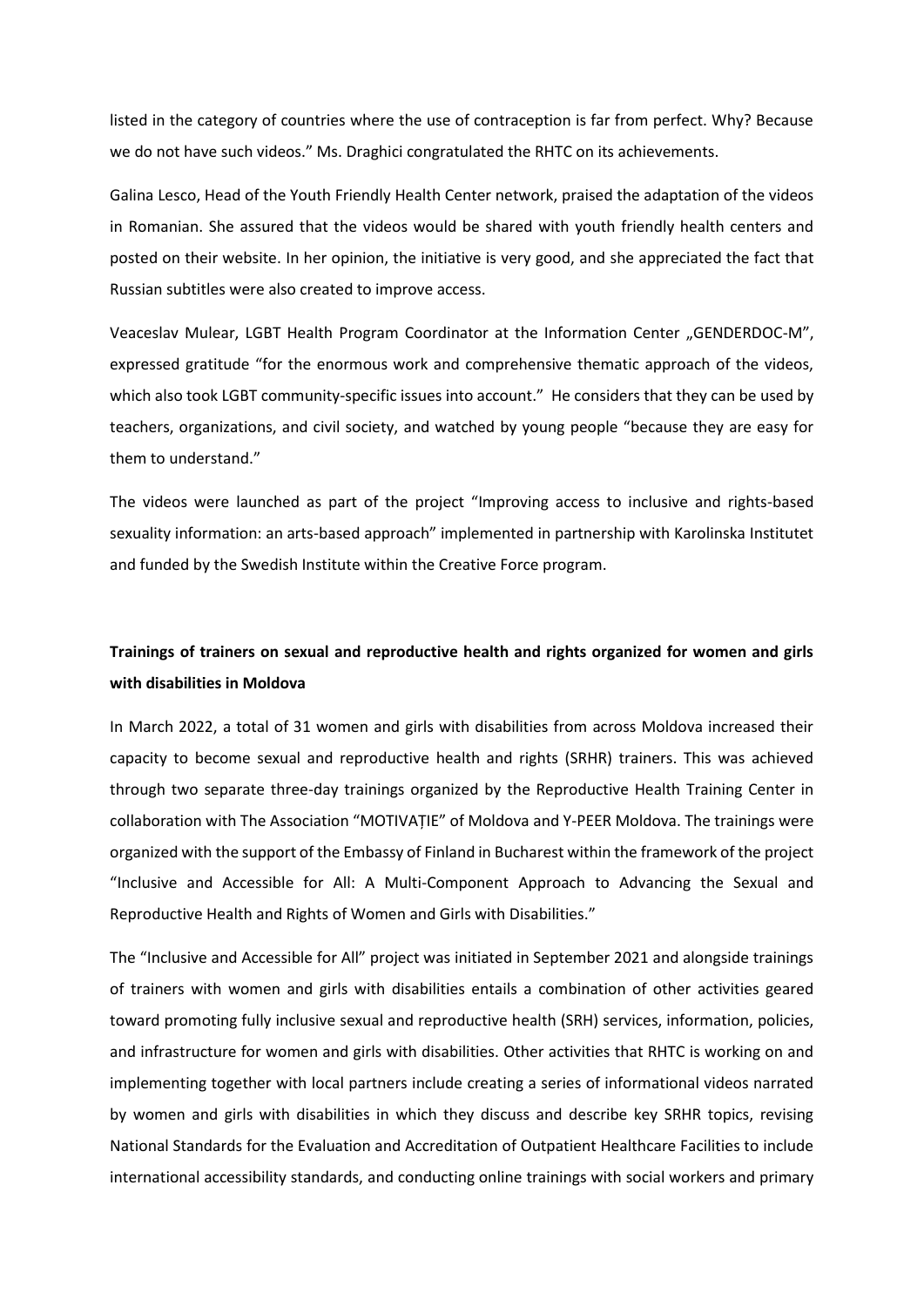medical providers on the SRHR of women and girls with disabilities. The project utilizes a comprehensive approach to simultaneously reach rights-holders, duty-holders, and other responsible actors. It is planned for a period 18 months and closely relies on the support of local partners including the Ministry of Health, the Ministry of Labor and Social Protection, UNFPA Moldova, and local civil society organization working in the field of disability.

Source for three previous entries[: Reproductive Health Training Center of Moldova](https://cidsr.md/en/)

## **Women's Resource Center prepares "A handbook For the women who have moved from their countries due to the armed conflict and currently live in Armenia"**

Women suffer from armed conflicts, however, their needs are often neglected. During the armed conflicts, we witness women's rights violations, gender-based violence, sexual harassment, and other violations against women. Due to the current geopolitical developments and the war, many women move from Russia, Belarus, and Ukraine to live in Armenia. Armenian CSOs advocating for women's rights are open to support and provide specific services to women currently relocating and living in Armenia. The [guideline](https://docs.google.com/document/d/12zMPpmkcemmqWSgw1AqfLS725MSh3C7u/edit?fbclid=IwAR1GPdXh7S5dSJMCpRo5XYHM1oyUiaVXqXBwX4mKlAp-hl0jvdZwWAVoShs) aims to inform women of the hotline services that they can apply to in the case of specific issues, safe public spaces as well as provides information about regional women's NGOs that can be helpful.

Source: Women['s Resource Center](https://womenofarmenia.org/)

#### **Evaluation of Effectiveness of Institutional Mechanisms for Gender Equality in Georgia**

On April 15, 2022, the Public Defender's Office of Georgia, in cooperation with UN Women and with the support of the Norwegian Ministry of Foreign Affairs, held an online presentation, where it evaluated the effectiveness of institutional mechanisms for gender equality and presented a study prepared by the Public Defender's Office.

The study found that national mechanisms for gender equality still need institutional strengthening and refinement, which is related to the lack of systemic nature of the mechanism. The role of national mechanisms is largely reflected in their consultative functions and, consequently, their influence on policy-making and coordination is weak. Adequate human and financial resources are crucial in the implementation of gender mainstreaming; Unfortunately, this remains a problem in Georgia, which further affects the general situation of women's rights and gender equality in the country. Another challenge is the lack of readiness and coordination of institutional mechanisms for gender equality. As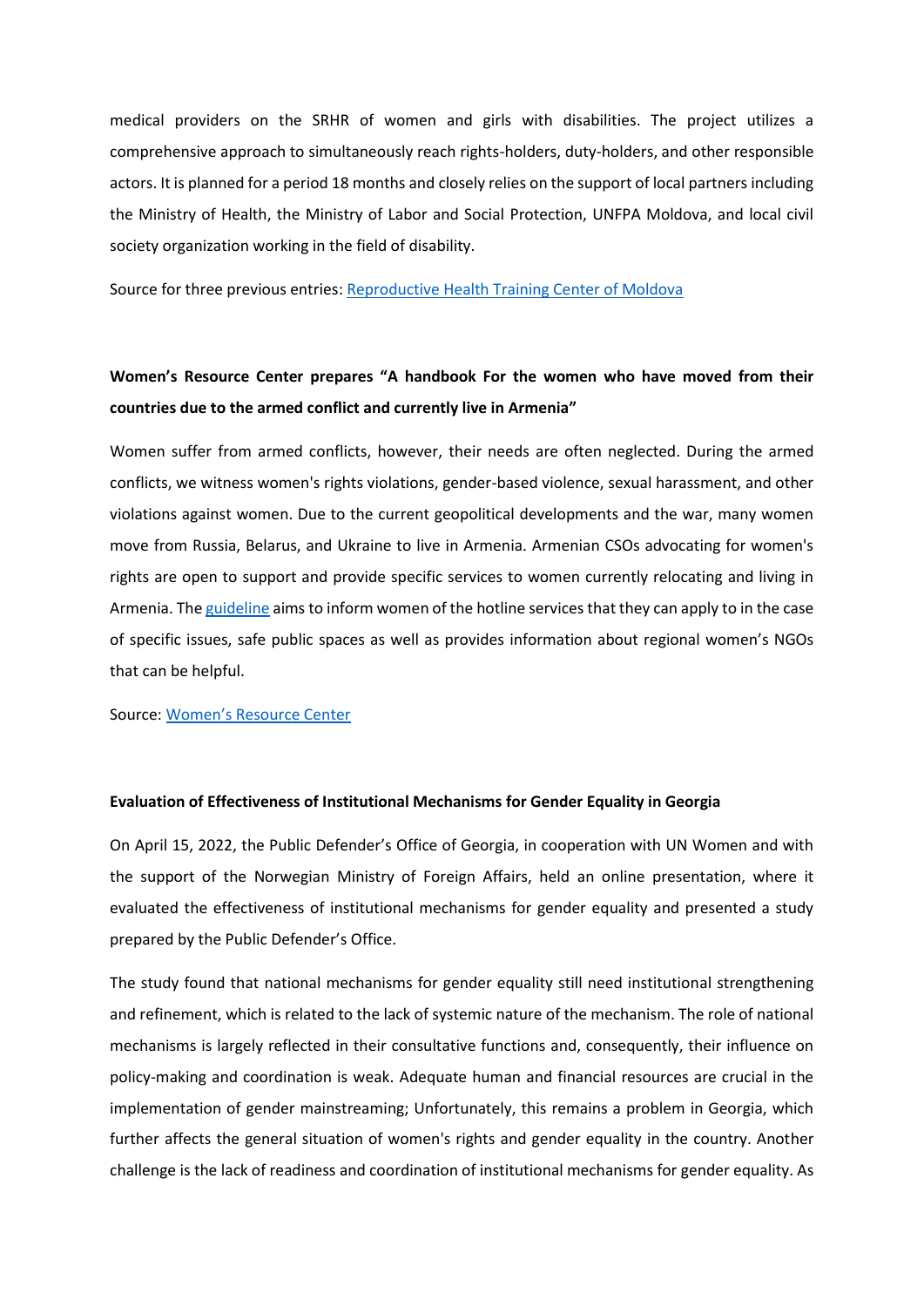for the agencies, despite the significant measures taken by them, the programmes and projects implemented by them are chaotic and not based on a unified approach. Unfortunately, this trend indicates that gender equality issues are still not a priority in the country.

Source: [Public Defender \(Ombudsman\) of Georgia](https://ombudsman.ge/eng)

#### **Association HERA XXI Announced as Recipient of AMAZE Global Impact Award**

Association HERA XXI Announced as Recipient of AMAZE Global Impact Award. The award will support HERA XXI deliver AMAZE's animated videos to Georgia and increase access to free sexual health information and resource.

AMAZE.org, a project which harnesses the power of digital media to provide young adolescents around the globe with medically accurate, age-appropriate, affirming, and honest sex education they can access directly online, today announced Association HERA XXI as the recipients of the Global Impact Awards.

The Global Impact Awards support organizations in adapting and disseminating AMAZE videos animated sex education videos that teach kids about healthy relationships, development, sexuality, and how to prevent HIV, STIs, and unintended pregnancy.

Association HERA XXI is AMAZE's exclusive partner in the Caucasus region with an authorized video adaptation right. The animated videos will be adapted into Georgian, Armenian and Azerbaijani languages.

# **The E-learning Course "Sexual and Reproductive Health for Teachers" for Better Quality of Sexual Education**

One of the priorities of HERA XXI is to provide comprehensive Sexual education and improve the quality of education in Georgia. [The e-learning course "Sexual and Reproductive Health for Teachers"](http://edx.emis.ge/) was developed in cooperation with the National Centre for Teacher Professional Development. The course successfully passed the **accreditation** process and was officially recognized. The course was preceded by a needs assessment conducted with the participation of teachers of natural sciences, biology, and civics.

The results of the assessment revealed that teachers needed resources that would address the challenges associated with teaching issues related to reproductive health and would enable them to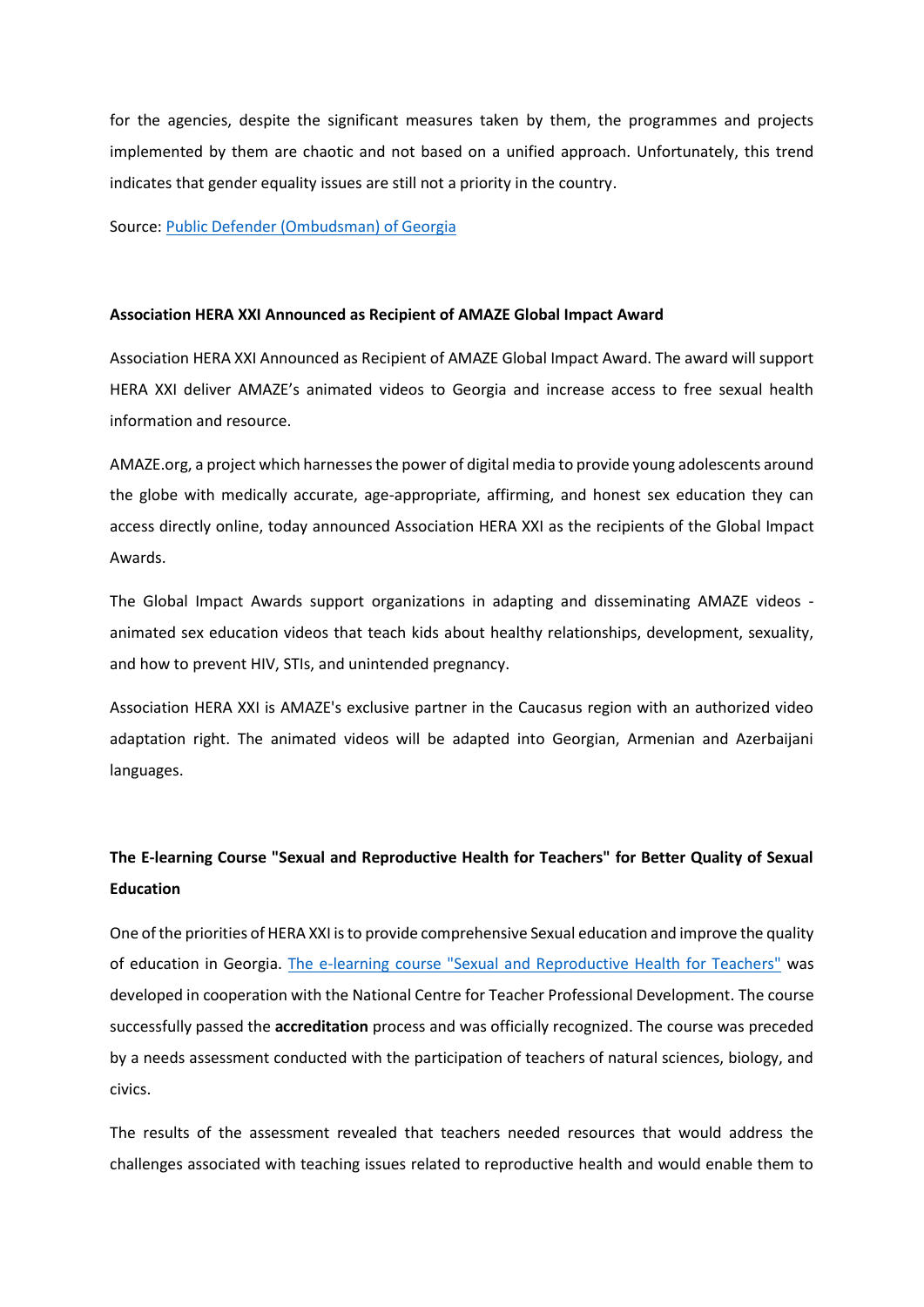impart comprehensive and age-appropriate knowledge to students. The course "Sexual and Reproductive Health for Teachers" was developed in response to the needs identified as part of the assessment.

During the course, participants receive information about sexual and reproductive health issues in their various aspects, such as medical, biological, legal, and social aspects; Understand the importance of teaching sexual and reproductive health issues in school, and discuss ways to teach the abovementioned issues in the classroom.

National Center for Teacher Professional Development conducted the course pilot. Civic education, science, biology teachers, and teacher's house trainers took part in the pilot program. The pilot participants highly appreciated the content of the project and its organizational side.

Source for the two previous entries: [HERA XXI](https://hera-youth.ge/en/)

## **RESOURCES**

#### **Women on Web starts providing abortion pills in advance**

Women on Web, an international telemedicine abortion service, opens a new service that enables women to request abortion pills before an unwanted pregnancy.

With the help of this new service, women can request abortion pills in advance and take them as soon as they discover they are pregnant. Women on Web's medical team will prescribe the abortion pills to people who are not yet pregnant but who anticipate that they may need them in the future.

*"Abortion pills are an important family planning tool. Having a solution in your medicine cabinet before you are pregnant is a way to feel more protected and prepared. Advance access to abortion pills is especially important for anyone living in a country or community where access to abortion is restricted or limited, or for anyone who considers themselves at high risk of an unwanted pregnancy", Venny Ala-Siurua, Executive Director, WoW*

Today, [41 percent of women of reproductive age live in countries under restrictive abortion laws.](https://maps.reproductiverights.org/worldabortionlaws) Advance access to the medicines mitigates the impact of legal restrictions, unnecessary medical requirements, and other financial and logistical access barriers. It expands the window of care and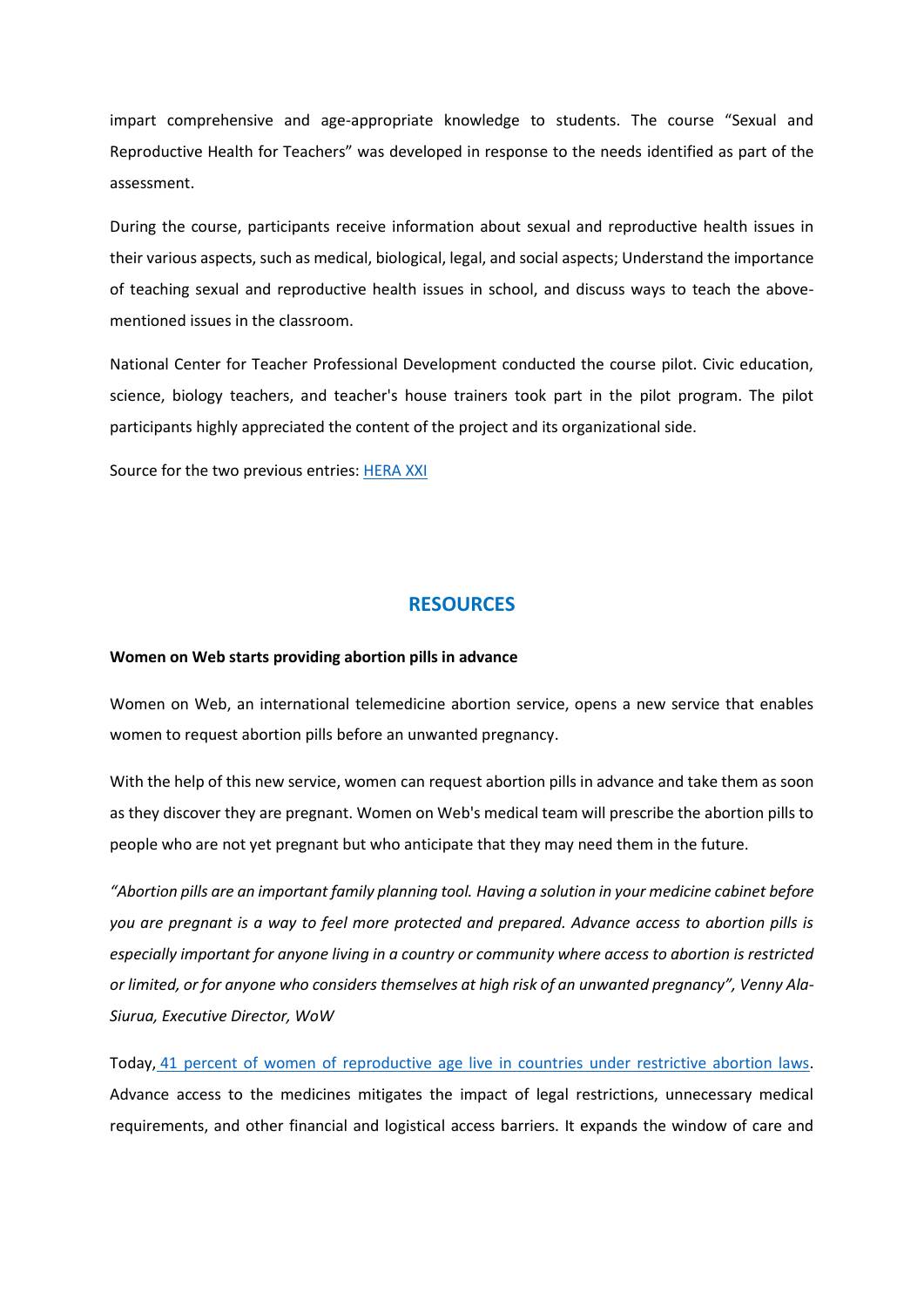enables women to access abortions faster and therefore have safer pregnancy terminations in the earliest gestations.

Source: [Women on Web](https://www.womenonweb.org/en/page/21297/women-on-web-starts-providing-abortion-pills-in-advance)

### **Digital Medical Abortion Course for Providers**

Medical abortion is a safe and common method of pregnancy termination. Healthcare workers can provide care during medical abortion either by directly overseeing the process or by supporting women to self-manage the abortion outside of a clinical setting. This course will review the necessary information and resources to ensure that women around the world have access to a safe and effective option for pregnancy termination. This course is created in collaboration with International Planned [Parenthood Federation.](https://www.ippf.org/)

[Learn more.](https://elearning.howtouseabortionpill.org/course/index.php)